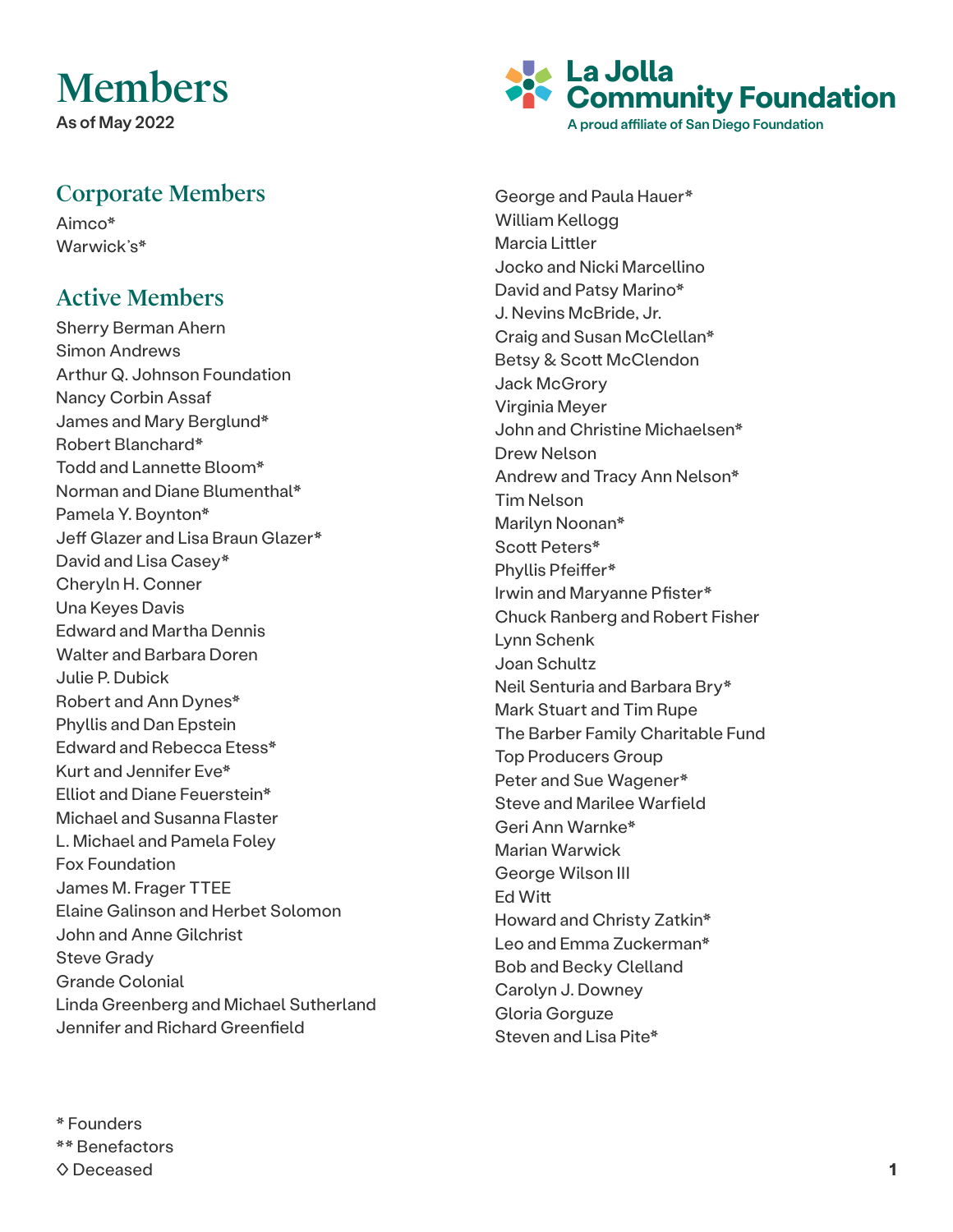Robert◊ and Claire Reiss Bob and Becky Clelland Carolyn J. Downey Gloria Gorguze Steven and Lisa Pite\* Robert◊ and Claire Reiss Bob and Becky Clelland Carolyn J. Downey Gloria Gorguze Steven and Lisa Pite\* Robert◊ and Claire Reiss

## Endowment Builders

Highland Street Foundation Katherine Adams Richard Adams Sherry Berman Ahern Robert Antonio Sherry Bahrambeygui Rochelle Bold\* William Bold George and Julie Bronstein Matthew Browar\* John and Jeannie Bucher Christa Burke Ivor Royston and Colette Carson Royston Paul Cleary and Tiffany Vandeweghe\* Steven and Sheri Cohen Kathryn Colachis Jonathan Colby Dempsey Construction Mitchell and Julie Dubick John Enright Sandra Erickson Peter Farrell\* Todd♦ and Jake Figi Joel and Linda Fisler Nancy Frank Orrin Gabsch\* Murray L. Galinson◊ Geppetto's Toys Alan and Marleigh Gleicher Hank Gotthelf

\* Founders \*\* Benefactors ◊ Deceased

Cindy Greatrex Dianne Gregg David and Barbara Groce\* David Guss\* Karen Hickman Lindsay and Nicole Holland Paul Jacobs Jason and Sarah Jager Jeval Asset Management\* Arthur and Annette Johnson Mark and Angela Krasner La Jolla Historical Society La Valencia Hotel Larry and Mara Lawrence Gary Levine Jennifer Luce Madison Gallery\* Jack McGrory\* Ellen Merewether Alberto and Silvana Michan Betsy Mitchell Harle G. Montgomerey Charles and Susan Mueller Elspeth Myer\* Peter Ovanessoff Matthew Peterson\* Lena Price Edward and Nancy Quinn Jane Reldan Arthur and Jeannie Rivkin\* Howard and Carole Robin Michael and Marilyn Rosen Harvey Ruben Michael Ryan Sandstone Construction Company Marge and Neal Schmale Lawrence Sherman Thomas Shiftan and Maureen Clancy Marvin Singh Barbara Solley Kathryn Stephens\* James and Elaine Storey Judith Strada Jon and Kathliene Sundt